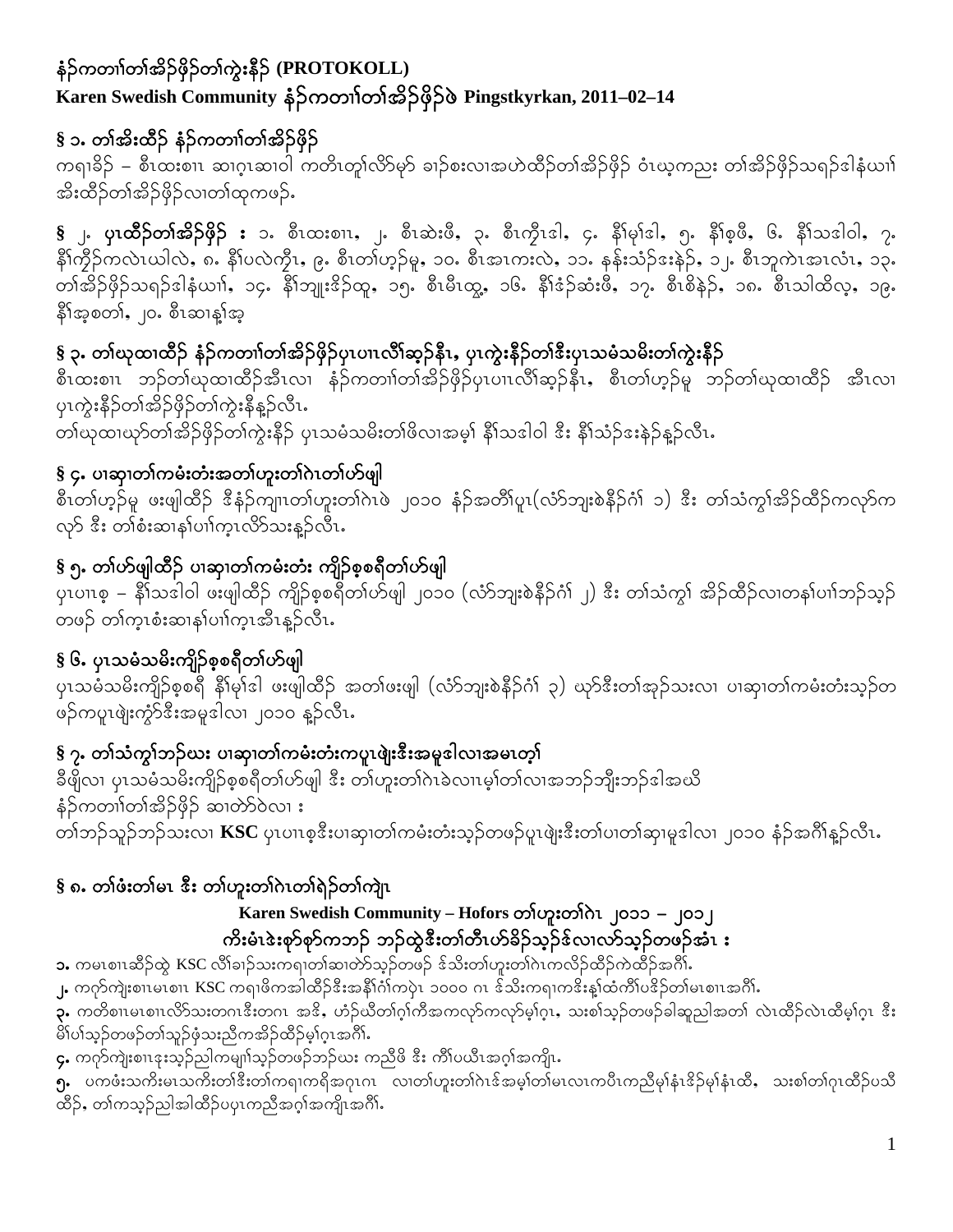# တၢ်ဟူးတၢ်ဂဲၤလၢပကမၤလိဉ်ထိဉ်ကဲထိဉ်အီၤအဂိၢ်

#### ၁. ကိးနွံဒဲးတနွံတဘျိဳဖဲဟါခ်ီ ကညီသးစၢ်ကိုးဂၤဒဲး ကဘဉ်ဟဲလိဉ်ကွဲသကိႏ ဖဲတၢ်လိဉ်ကွဲလိၢ်တတီၤယီ

– သးစါသှဉ်တဖဉ်တါရလိာမှာ်လိာသးဘူးဘူးတံ၊တံ၊ကအါထိဉ် ီး နိ1်ခိတ၊်ဟူးတ၊်ဂဲၤလ၊တ၊်အိဉ်ဆူဉ်အိဉ်ချ့ကဂ္ၤ ထိဉ်အဂိၢ်, အါန့၊်အန္ဉာတ၊် လိဉ်ကွဲပြ၊လ၊တ၊်လိ၊်အဂၤမ့၊်အိဉ်ထိဉ်တဘျီလ၊်လ၊် ဒ်သိးအိဉ်ကတဲၤကတိၤသးကနုၤလီၤတ၊် ပြ၊ကသ့အဂိၢ်

#### ၂. ကိးနွှံဒဲးဖဲမှၢ်ဖီဖးနှံၤဟါခ်ီ သးစၢ်တၢ်ထံဉ်ဖိုဉ်ဖဲ Pingstkyrkan လၢတၢ်အိဉ်ဖိုဉ်သရဉ် Daniel ပၢဆုၢရဲဉ်ကျဲၤဝဲအင်္ဂါ

– သးစါသှဉ်တဖဉ်တၢ်ရလိ>်မှ>်လိ>်သးဒီးကလု>်ဂၤဘူးဘူးတံၢ်တံၢ်ကအါထိဉ် ဒီး တၢ်သိဉ်လိအိဉ်ထိဉ်တမံၤလၢ်လၢ်တၢ်က မၤအီၤဖဲဆၢကတိၢ်ဖဲန့ဉ် အ<sup>8</sup>့, တၢိဖီအိဉ်တဲ့အိႇ တၢဴသူဉ်တၢ်ဖးႇ တၢဴမၤလိ computer, တၢဴတဲတၢဴလၢပုၤဂၤအမဲာ်ညါႇ တၢဴသူဉ်ဝံဉ်သးဆၢ ဒီး အဂုၤဂၤအကလှာ်ကလှာ်

#### ၃. ကမၤလၤကပီၤကညီမှၢ်နံၤ $3$ ဉ်မှၢ်နံၤထီအနံၤ

– တလါခံလါတဘျီကအိဉ်ဒီး ကညီမှၢနံၤဒိဉ်မှၢနံၤအဆၢကတိၢ် ပုၤကိႏဂၤဒဲးကဟဲမၤလၤကပိၤသကိႏအိၤ ဖဲန္နဉ်တၢ်ဆၢ ကတိၢ်ဂ္ၤလ၊ ကဘဉ်ရဲဉ ကျဲ၊တၢ်ကတိၤဟ္မဉ်ဂံၢ်ဟ္မဉ်ဘါသးစၢ်, တၢ်နဲ့ဉ်ဖျါကညီဆဲးလၤ, တၢ်ပူးတၢ်ဒိတၢ်တဲၤ, တၢ်ကတိၤ ဟ်ဖျါကညီဂူ၊်ကျိ၊ ဒီး တၢ်ဒုးအိဉ်ကညီဆဲးလၤတၢ် အိဉ်တၢ်အိ လ၊တ၊်သူဉ်ဖုံသးညီသကိးအဂိၢ်ႇ အါန့၊်အန္ဥ္ပ်က္ခဲမှာမည်တံၤ သကိႏႇ ကိုသရဉ် ဒီး ခိဉ်န၊်အဂုာ်ဂၤ လ၊တ၊်ရူလိာ်မှာ်လိာ်အဂိၢ်ႉ

#### ၄. တါဟးကသုဉ်ဆူတါလိါအဂၤ

– တၢိပညိဉ်လၢကဟးကသုဉ်အဂိၢိမ့ၢ်ဝဲဒဉ် ဒ်သိးသးစၢ်သ့ဉ်တဖဉ်ကထံဉ်ဒီးကသုဉ်ညါအါထိဉ်ဟိဉ်ခိဉ်ချ၊တၢ်အိဉ်သး ဒီး တၢ်ကၢၢ်တ၊်ကျူလ၊အိဉ် ဟံဉ်ပူၤယံဉ်ယံဉ်သူဉ်တဖဉ် ကဟါမၢ်ကံ့ဉ်အင်္ဂါ.

#### ၅. တၢိဃုမၤအါထိဉ်စုပၤကီၤ

– ဒ်သိးတၢ်ဟူးတၢ်ဂဲၤသ္ဉ်တဖဉ်ကလိဉ်ထိဉ်ကဲထိဉ်ဝဲအဂိၢ် လိဉ်ဘဉ်ကျိဉ်စ့အင်္ဂၢဘါစ့ၢ်ကီးန္ဉာ်လီၤႉ ပကထိးယူဖိးလိ>်ပသး ဒီး ဂှာ်ကျဲးစၢၤယုကျိဉ် စုဒ်ပမၤသ္နအသိး အ<sup>ငွ</sup>ႇ ဒုဆါသကိႏ ဘလိဘဲ ဒီး ဂှာ်ႇ ဆါမဲလံးႇ ယုပတံထိဉ်ကျိဉ်စုမၤစၢၤလၢ ခ်ီးမှူအအိဉ် ဒီး ကျဲအဂုၤဂၤအကလှာ်ကလှာ်ႇ

## § ၉. တါဆ၊တဲာ်ပၢဆု၊တါကမံးတံးနိဉ်ဂံ၊်ကအိဉ်ပုံၤဂၤ

နန်းသံဉ် $\circ$ းနဲဉ် ဖးဖျါထိဉ် တ၊်ယုထၢကမံးတံးတ၊်ဟ်ဖျါ ဝံၤနံဉ်ကတၢါတ၊်အိဉ်ဖိုဉ်ယုထၢဘိုဘဉ်က္ၤအီၤ $\hat{\circ}$ လၢလးအသိး $\boldsymbol{.}$ နံဉ်ကတၢါတါအိဉ်ဖိုဉ်ဟ်ဂၢါဟ်ကျ၊ၤ၀ဲဒဉ် ၂၀၁၁ တနံဉ်အံၤဒဉ်လဲာ် ပၢဆု၊တါကမံးတံးနိဉ်ဂံ၊်ကအိဉ် ၇ ဂၤ $\cdot$ 

## § ၁၀. တၢိဃုထၢထိဉ်ပၢဆု၊တၢ်ကမံးတံး

နံဉ်ကတၢၢ်တၢ်အိဉ်ဖိုဉ်ယုထၢထိဉ်ဒ်လၢလာ်အသိး, ာ နန်းသံဉ် $\circ$ းနဲဉ်, ၂. စီၤတၢ်ဟ့ဉ်မူ, ၃. စီၤစိနဲဉ်, ၄. စီၤဘူကၤအၤလံၤ, ၅. စီၤမီၤထွ, ၆. စီၤသါထိလ့ ဒီး ၇. စီၤထးစၢၤ

## § ၁၁. တါယုထ၊ထိဉ် KSC ကရ၊ခိဉ် <sup>နွ</sup>ီး မှုဒါခိဉ်အဂၤ

နံဉ်ကတၢါတါအိဉ်ဖိုဉ်ယုထ၊ထိဉ်ဝဲဒဉ် ကရ၊ခိဉ် – စီၤထးစၢၤ,နဲဉ်ရွဲဉ် – စီၤစိနဲဉ်, ပုၤပၢၤစ့ – နန်းသံဉ်ဒးနဲဉ်, တၢ်သိဉ် လိမှုဒါနိဉ် – စီၤဘူကၤအၤလံၤ, သးစၢ်မှုဒါနိဉ် – စီၤတၢ်ဟ္နာ်မှု, တၢ်ကစီဉ် ဒီး တၢ်ဆဲးကျိဉ်မှုဒါနိဉ် – စီၤမီၤတ္ဗ္က ဒီး တၢ်ယုမၤအါ ထိဉ်ကျိဉ်စ့မူဒါနိဉ် – စီၤသါထိလ့န္5လီၤ.

## § ၁၂. ပုၤသမံသမိးကျိဉ်စ့စရီ

နံဉ်ကတၢါတါအိဉ်ဖှိဉ် ယုထ၊ထိဉ်ဝဲဒဉ် နိၢ်ဘုဂ္ဂၤ ဒီး နိၢ်မှဉ်ဒါ လ၊ပုၤသမံသမိးကျိဉ်စ့စရီနူဉ်လီၤႉ

## § ၁၃. တါဃုထၢကမီးတီး

နံဉ်ကတၢါတါအိဉ်ဖိုဉ် ယုထ၊ထိဉ်ဝဲဒဉ် စီၤကွီၤဒါ ဒီး စီၤဖဲရံဉ် လၢကကတဲၤကတိၤပှၤကဒိးယုထ၊ထိဉ်အသး ဒီး ကဟ်ဖျါထိဉ်ဖဲ ၂၀၁၁ နံဉ်ကတၢါတၢ်အိဉ်ဖိုဉ်အပူၤန္နဉ်လီၤႉ

## § ၁၄. တၢ်ဆၢတ်ာကရၢဖိအလဲ လၢ ၂၀၁၁

ဘဉ်ဃးကရၢဖိအလဲန့ဉ် တၢ်ကမၤအီၤဒ်လိၢိခၢဉ်သးနံဉ်ကတၢၢ်တၢ်အိဉ်ဖိုဉ်ဆဲတဲာ်အိဉ်အသိးန့ဉ်လီၤႉ

#### 

- 
- ကရၢဖိဟံဉ်ဖိယီဖိ (မိၢိပၢ်ခံဂၤ ဒီး အဖိခဲလၢာ်) အလဲ **200 kr** န္**ဉ်လီၤ**.